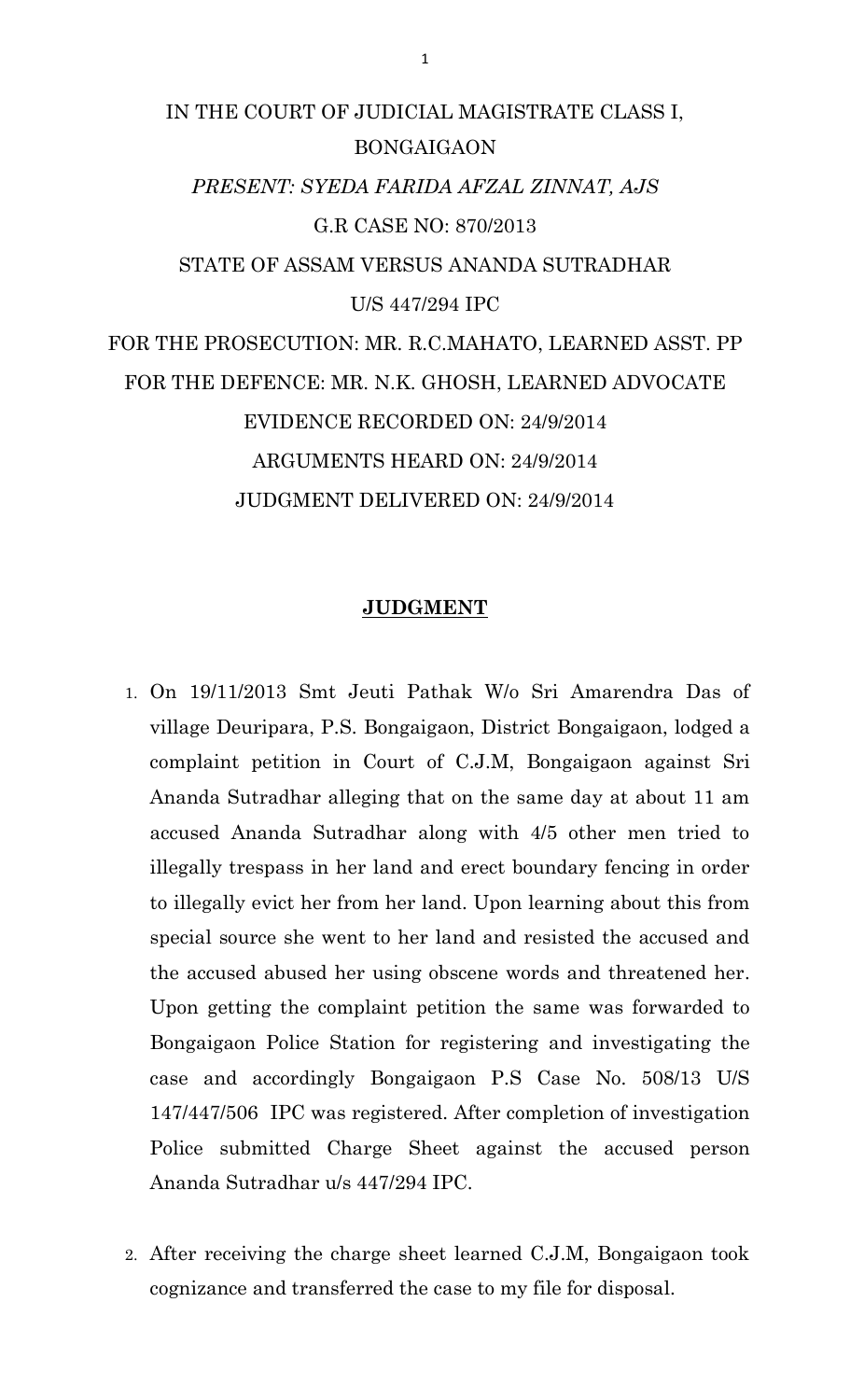- 3. Summons was issued and upon appearance the accused person was furnished with the copies of the relevant documents of the case in accordance with section 207 Cr.P.C. Upon perusal of the Case Record a prima facie case U/Ss 447/294 IPC was found to be well established against the accused person above named. Accordingly the particulars of the offences U/Ss 447/294 I.P.C were explained to the accused persons to which they pleaded not guilty and claimed to be tried.
- 4. During the course of trial as many as three witnesses were examined by the prosecution. The accused was examined under section 313 Cr.P.C. He pleaded not guilty and declined to adduce any evidence.
- 5. In order to determine whether the accused persons are liable as charged I framed the following point for determination:
	- 1.Whether the accused person on 19/11/2013 at about 11 am at village Majgaon under Bongaigaon P.S., entered into or upon property in the possession of the informant with intent to commit an offence or to intimidate, insult or annoy any person in possession of such property and thereby committed an offence punishable under section 447 IPC?
	- 2.Whether the accused person on the same date, time and place, did any obscene act in any public place or uttered any obscene songs, ballad or words in or near any public place to the annoyance of others and thereby committed an offence punishable under section 294 IPC?

## **Discussion on Evidence, Decision and Reasons thereof:**

6. PW2 Champavati Sutradhar stated on oath that she did not see anything and that she only heard that there was a quarrel near Civil Hospital.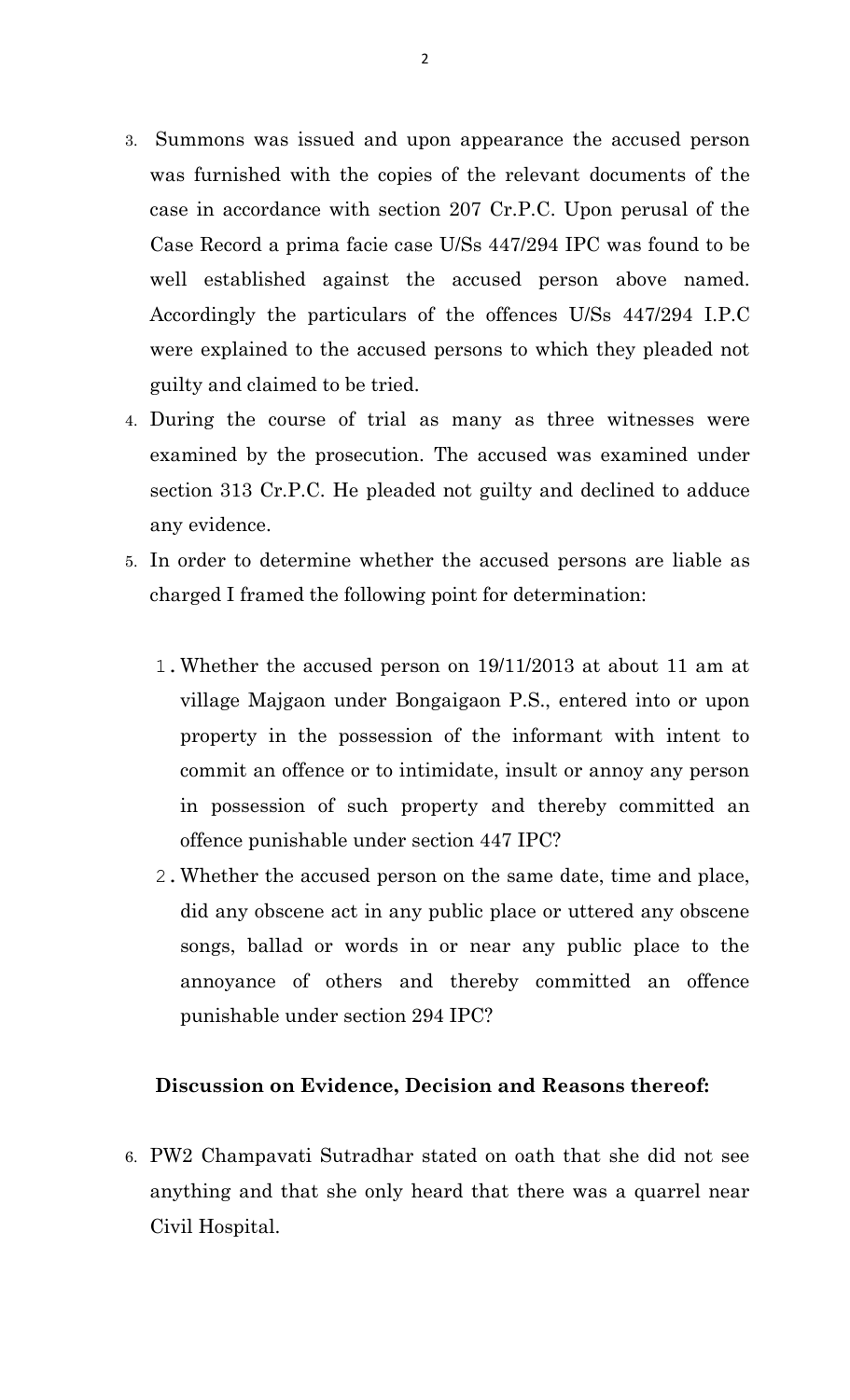- 7. PW3 Deepika Barman stated that at about last year she was in her shop near Civil Hospital. That, Jeuti Pathak and Ananda Sutradhar quarrelled near her shop. That, Arun Sutradhar had come to erect boundary fencing but could not.
- 8. During cross examination PW3 stated that she does not know who the owner and possessor of the land is, regarding which the quarrel took place.
- 9. PW1 Jeuti Pathak exhibited the complaint petition as Exhibit 1 and her signatures as Exhibit 1(1) and 1(2). She stated in her evidence that about three months ago at about 11 am she was at her home when a shopkeeper near her land informed her over phone that Ananda Sutradhar has brought some men to occupy her land. That, on getting the information she went to her land situated at Hatimutura. That, on arriving there she did not find Ananda Sutradhar there but she found four other men who told her that Ananda Sutradhar has gone to bring bamboo for erecting fencing. That, after about five minutes Ananda Sutradhar arrived there with bamboo and said that he has documents of the land. That, Ananda Sutradhar quarrelled with her and went away.
- 10. During cross examination PW1 stated that the land is mutated in the name of Charu Mohan Ray but she is in possession of the land. She admitted that there is no house or construction in the land and there is no boundary fencing too.
- 11. A careful appreciation of the evidence on record shows that there is nothing on record which suggests that the accused person abused the PW1 with obscene words. Hence it is found that the accused person is not guilty of the offence u/s 294 IPC.
- 12. PW2 does not know anything about the incident and PW3 stated that she saw the accused and the complainant quarrel near her shop. According to PW1 Ananda Sutradhar arrived in her land with bamboo and quarrelled with her. It is stated in the complaint petition that accused trespassed into her land with intention to evict her from her land.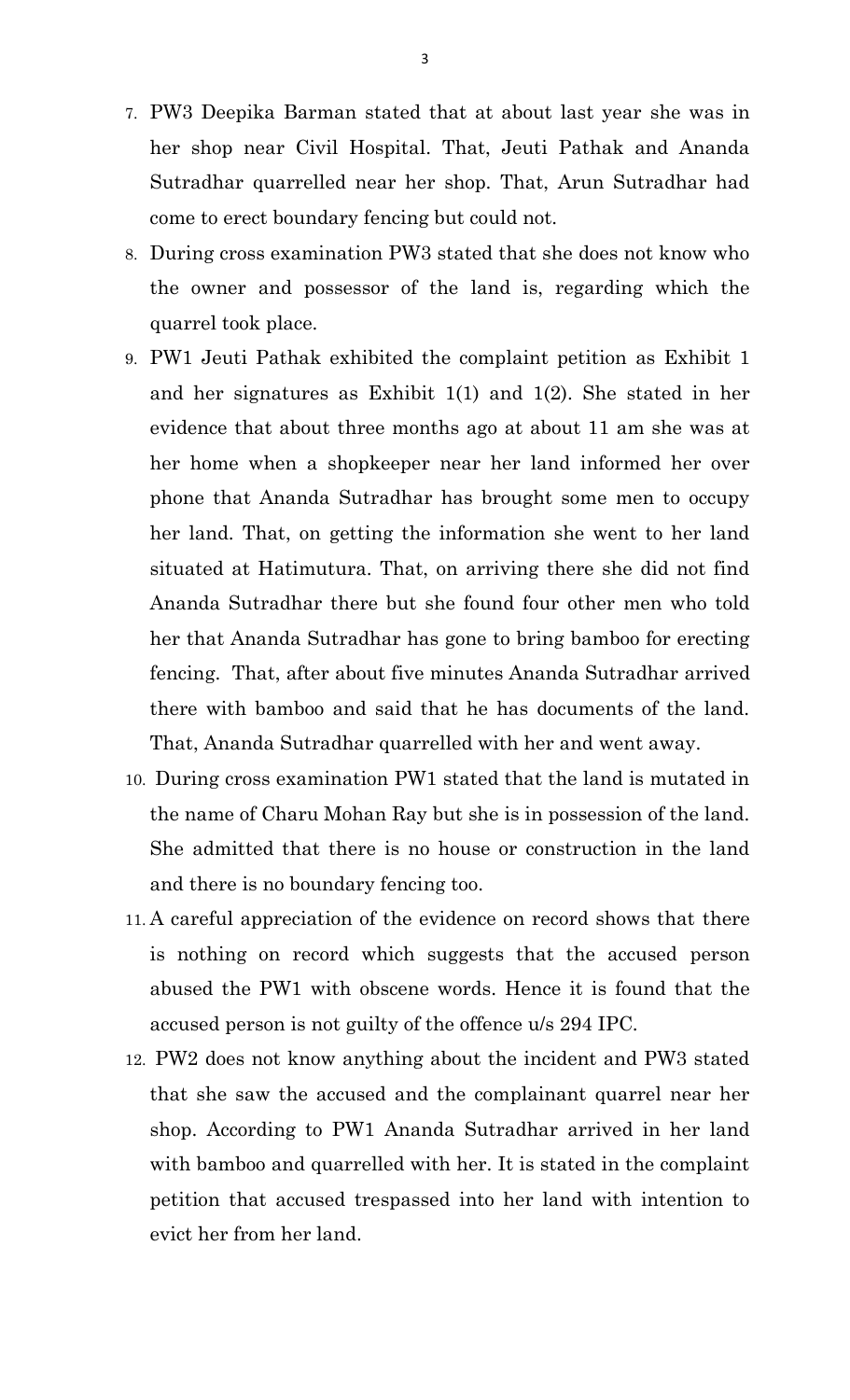- 13. Let us now take a look into the definition of Criminal trespass as provided in section 441 of the IPC. Section 447 IPC defines criminal trespass as follows: "Whoever enters into or upon property in the possession of another with intent to commit an offence or to intimidate, insult or annoy any person in possession of such property, or having lawfully entered into or upon such property, unlawfully remains there with intent thereby to intimidate, insult or annoy any such person, or with intent to commit an offence is said to commit criminal trespass."
- 14. From the evidence on record it is seen that prosecution could not show with just and cogent evidence that the property upon which the accused is alleged to have entered was in the possession of the informant. It is also seen that the accused did not commit any offence after entering into the disputed property. The element of mental state to commit an offence is found to be absent from the evidence on record. Therefore, although the accused may have entered in to the property to evict the informant therefrom the same cannot be said be an offence u/s 447 IPC. In fact, the dispute is purely civil in nature and the accused cannot be held to be guilty u/s 447 IPC.
- 15. From the above discussion I am of the opinion that there is not an iota of evidence against the accused person. Hence he is held not guilty and accordingly acquitted.

#### ORDER

The accused person namely Ananda Sutradhar is acquitted of the offences charged with. Bail Bonds are extended to a period of six months. Given under the hand and seal of this Court on this the 24th day of September 2014.

> SYEDA FARIDA AFZAL ZINNAT JMFC, BONGAIGAON